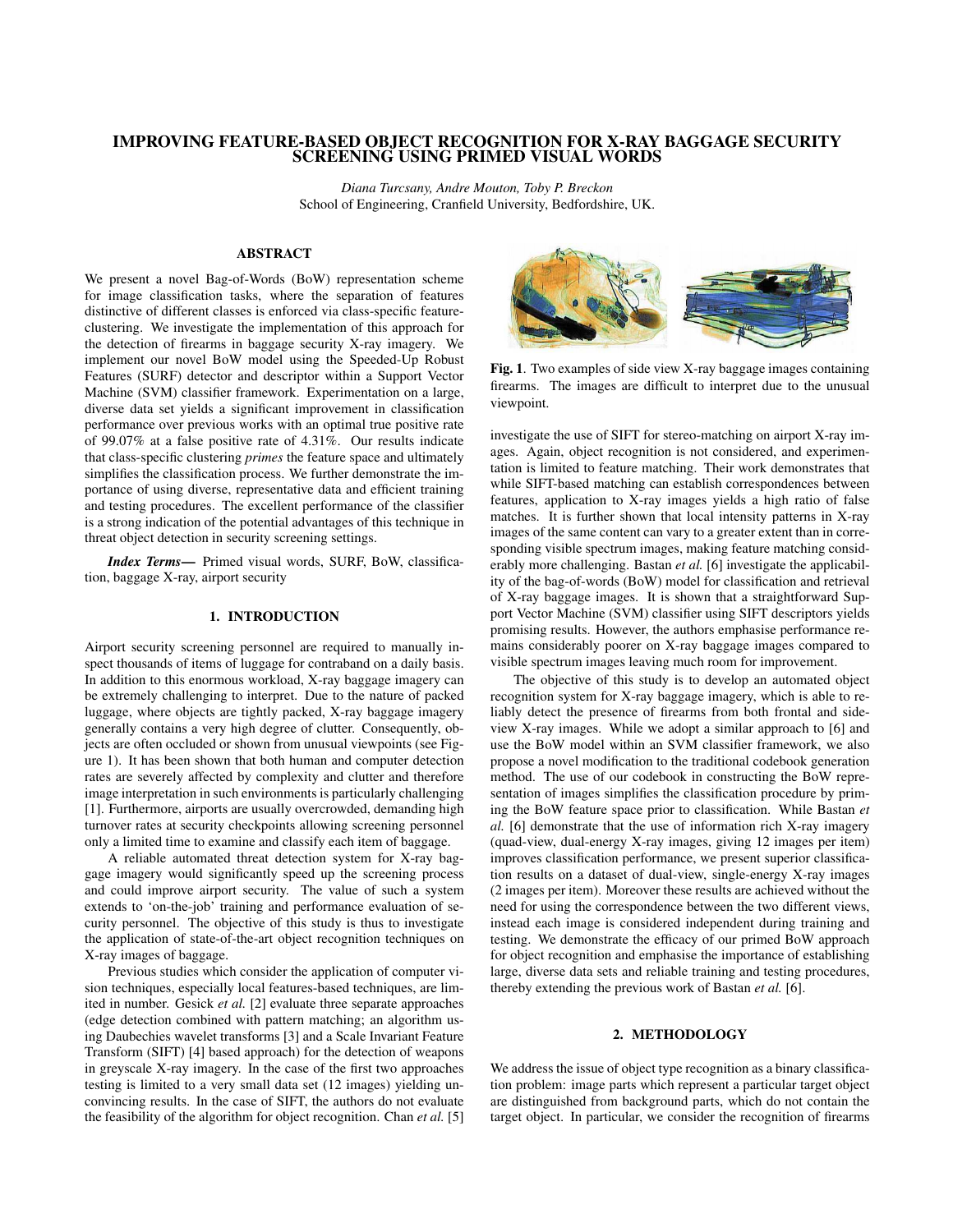in cluttered 2D X-ray baggage imagery.

The concept of the bag-of-words (BoW) model originated as a document representation technique used in textual information retrieval and text classification. In this original context a document is represented by a frequency vector over words. This simplified representation eliminates all information about the original order of words in the document. In computer vision an image can be represented as a collection of local features, generally in the form of local feature descriptor vectors that encode the local intensity patterns at different image locations. These descriptors are continuous valued multi-dimensional vectors and are therefore of infinite number. Sivic and Zisserman [7] proposed a method to obtain the equivalent of the bag-of-words model for images: local features obtained from an image set are clustered into a finite number of clusters and the cluster centroids form a codebook which is used to encode features of images in a vector quantised representation. The cluster centroids are called visual words and the bag-of-words model represents an image by its histogram over these visual words. In the last few years the BoW approach has been successfully applied to several object recognition and image classification problems [8–12].

Traditionally, image classification using the BoW representation of an image is composed of the following steps [8]: 1) feature detection and description; 2) visual codebook generation; 3) BoW representation and 4) classification. We follow this general framework but also introduce a novel codebook generation technique that significantly simplifies the separation of classes and leads to improved classification results. The details of each of the components of our approach are discussed below.

Feature detection and description: Image representations based on local feature descriptors are widely applied in image classification and object recognition frameworks due to their robustness to partial occlusion and variations in object layout and viewpoint. Distinctive features of objects are detected at interest point locations which generally correspond to local maxima of a saliency measure calculated at each location in an image. The intensity patterns around these interest points are encoded using a descriptor vector. The most widely followed work in the area of local feature extraction has been Lowe's method of the Scale Invariant Feature Transform (SIFT) [4] which introduced a feature descriptor that is invariant to translation, scale and rotation and robust to image noise. Bay *et al.*'s recent work [13] proposed the Speeded Up Robust Features (SURF) algorithm for feature detection and description that is loosely based on SIFT. The computational cost associated with SIFT are dramatically reduced without significant deterioration in performance. This is achieved by introducing box-filter approximations in the calculation of the Hessian matrix-based saliency measure. Integral images are utilised to ensure fast convolution with box-filters and Haar wavelet filters during the detection and description stage respectively. Furthermore according to the authors the SURF algorithm is on par with or even outperforms its counterparts (e.g. SIFT) in terms of repeatability, distinctiveness and robustness of interest point detection and description. Figure 2 illustrates SURF features depicted as circles on baggage X-ray images.

Based on these observations and preliminary experimentation, we employ the SURF method for both detection and description of features. SURF detects interest points corresponding to blobs in images over multiple scales by constructing a scale space. For each identified interest point, the algorithm determines the orientation of the feature and assigns a distinctive, rotation and scale invariant 64 length descriptor vector to the feature. This highly efficient method is robust to noise and changes in 3D viewpoint and illumination [13].

In the context of local feature extraction and object recogni-



Fig. 2. Detected SURF feature points indicated by circles of varying size (proportional to the scale). Red circles represent light blobs on dark backgrounds; blue circles dark blobs on light backgrounds; green lines indicate dominant orientations of features.

tion, two important characteristics of X-ray imagery (and baggage imagery in particular) are worth emphasising: 1) objects often appear smeared and lack any informative texture and hence images contain fewer interest points than regular visible spectrum images; 2) X-ray baggage imagery is inherently cluttered which dramatically increases the number of meaningless interest points detected. Considering these two characteristics, it is expected that local feature detection algorithms such as SIFT and SURF are likely to yield excessive interest points corresponding to background clutter and comparatively few interest points corresponding to the target object(s) when applied to X-ray baggage imagery. Two vital steps are taken to address these challenges. Firstly, as a pre-processing step, we perform a coarse foreground segmentation by truncating greyscale pixel intensities above/below a threshold value, prior to applying the SURF detection algorithm. The threshold values are determined empirically such that intensity ranges which do not correspond to the particular target object are excluded. This significantly reduces the number of interest points associated with background clutter. Secondly, in order to increase the number of extracted features on the actual target object, despite the aforementioned lack of textural information, we apply a relatively low threshold value on the saliency measure for interest point identification resulting in a higher number of generated features. Our interest point detection algorithm thereby represents a trade-off between the distinctiveness of features generated by a highly selective interest point detector and the high density of feature locations obtainable from random sampling or applying a dense grid (dense sampling on a regular grid is used by Bastan *et al.* [6]). Although evaluating a saliency measure takes more time than sampling on a regular grid, the SURF detector is still very fast and the reduction in unnecessary (weak) features reduces the required storage and processing time for codebook generation and for forming a BoW representation.

Visual codebook generation: After the feature extraction stage, images of the dataset are represented as varying sized unordered sets of local features. However, most state-of-the-art classification techniques (e.g. SVMs), require the input to be in the form of fixed sized vectors. This problem can be solved by forming a BoW representation of images. The first step in constructing the BoW representation is applying vector quantisation to the feature descriptors. In order to achieve this, a codebook is generated by clustering feature descriptors, usually by a k-means algorithm, then any feature descriptor can be encoded by assigning it to the closest cluster centroid (visual word).

As mentioned, the most popular clustering technique for codebook generation is  $k$ -means clustering [14, 15]. In general more accurate clustering can be obtained by the traditional flat k-means method than by hierarchical versions, but for retrieval on large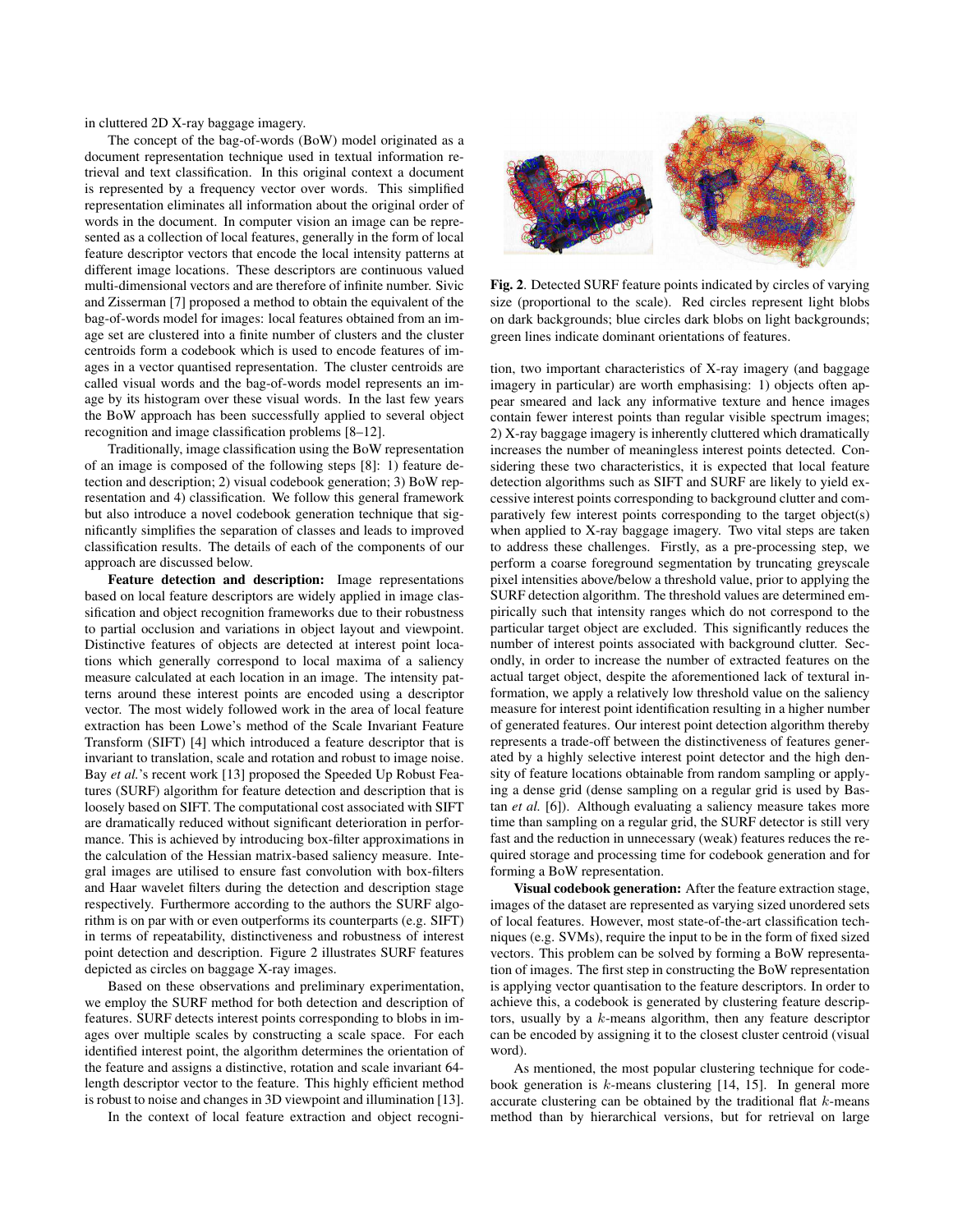

Fig. 3. Training data examples. Positive instances (left) showing firearms of various sizes, shapes, orientations etc. Negative instances (right) showing a variety of clutter items.

datasets it is important to consider fast hierarhical methods [16, 17]. For our classification problem we implement a flat k-means algorithm but choose a variant that reduces memory requirements. As the clustering is to be performed on a high number of samples, an online version of  $k$ -means clustering  $[14]$  is suitable for our task (see Table 1).

The clustering algorithm initialises the centroids by  $k$  distinct feature descriptor vectors randomly selected from the complete feature set. In each iteration, a few features of a randomly chosen image are used for updating the clusters. The Euclidean distance metric is used to determine the closest centroid to a particular feature descriptor. To reduce the computational cost of clustering, only those feature descriptors with the same sign of the Laplacian are compared. The sign of the Laplacian for every feature is the trace of the Hessian matrix at that location which is computed in the SURF descriptor algorithm and distinguishes between dark blobs on light backgrounds and vice versa. As a result, features with different Laplacian signs do not need to be compared [13]. The algorithm terminates when the number of iterations exceeds a predefined limit. This is set to 50,000 in our experiments which we found to be high enough to guarantee that each centroid gets updated enough times.

When generating a visual codebook in a BoW classification framework clustering is performed on the features obtained from a random hold-out subset of the available data, i.e. this subset is not included during classifier training and testing. Traditionally, one run of the clustering method is performed using all images from this subset regardless of the class of the object they represent, resulting in a single set of centroids, the codebook. It is then the task of the classifier to identify class specific patterns in the visual word histograms [15].

We propose an intuitive modification to the aforementioned clustering technique which we believe dramatically simplifies the classification procedure into different object classes leading to improved results. Our clustering method is also performed on features of a 'hold-out' image set but we do not ignore class labels. Rather, we perform clustering independently on each class resulting in multiple sets of class-specific centroids (visual words). A similar technique has been met with considerable success by Perronnin *et al.* [18].

Cluster centroids:  $c_1, \ldots, c_k$ Number of updates per cluster:  $n_1, \ldots, n_k$ Initialise cluster centroids by randomly selected data points  $n_i = 1$   $(i = 1, \ldots, k)$ while iteration\_count  $\langle$  max\_iteration\_count select random data point: x find nearest centroid to  $x$  $t = argmin_{i=1,...,k} ||x - c_i||$ update cluster centroid  $c_t$  $n_t = n_t + 1$  $c_t = c_t + \frac{x - c_t}{n_t}$ end

Table 1. Online k-means clustering method.

In our experiments we categorised X-ray images into two classes: *positive* which represent the target object and *negative* which represent background i.e. all 'target-free' images (see examples of positive/negative images for firearm classification in Figure 3). Therefore in the followings, the description of the clustering method is tailored to a two-class classification problem, but we emphasise here that the method is also suitable for multi-class classification.

After performing feature clustering on each class, the obtained sets of centroids are combined to form a codebook. The process of encoding image features using this codebook is the same as in a traditional BoW model. The motivation behind the isolated perclass clustering approach is to enforce a representational separation of the positive and negative class examples in the BoW model. This *primed* BoW representation significantly simplifies the task of the classifier. An added advantage to performing separate clustering on positive and negative classes is the ability to influence the ratio of visual words representative of each class in the codebook. In many classification datasets negative examples are overrepresented (as in our case) because usually they are easier to obtain. One would like to utilise a diverse set of negative examples during codebook gen-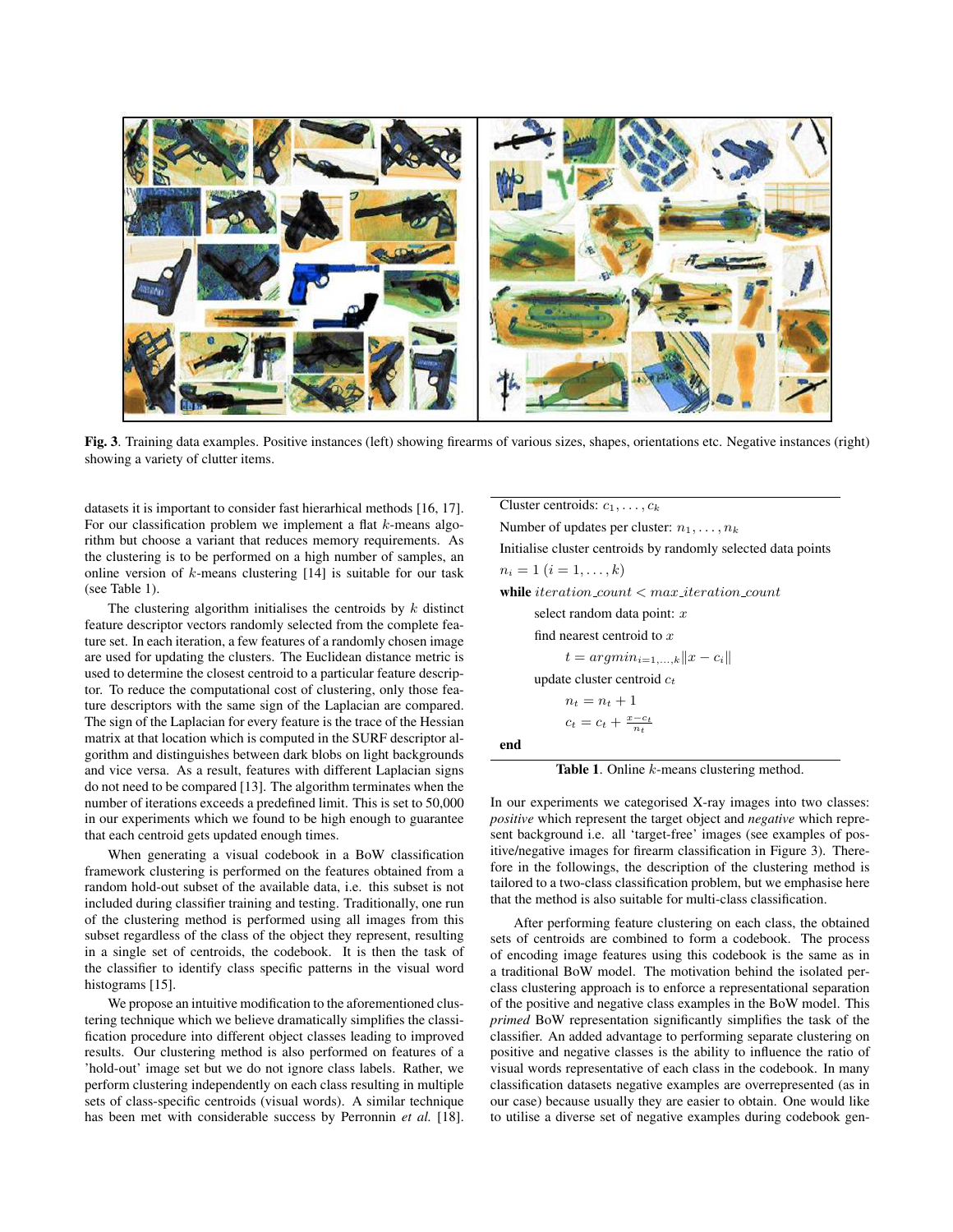

Fig. 4. ROC curve for classification of (a) firearm and (b) mobile phone images. In both cases the free parameter is the RBF kernel width  $\sigma$ . In order to facilitate examination, (a) also contains a graph that is zoomed in on high true positive values.

eration along with guaranteeing that the distinctive features of the positive examples are well represented in the codebook. Our feature clustering method provides a simple solution to this problem as one can determine beforehand how many visual words are obtained during each class-specific run of the clustering method. In our experiments we generate equal amounts of visual words  $(k)$  from both positive and negative classes which results in a 2k-sized codebook.

Bag-of-words representation: Up to this point images have been represented by their collections of local features. Once the visual codebook has been generated, this image representation can be transformed into a fixed size vector. To this end, each feature descriptor is encoded by hard assignment to the cluster it belongs to, which is given by the nearest visual word in the codebook according to Euclidean distance. This vector quantisation of features is not only important for obtaining suitable image representation for classification but also reduces noise due to minor differences in the descriptor vectors of corresponding features. By assigning each feature of an image to the appropriate visual word and accumulating the word-counts one can obtain a histogram over visual words (bagof-words). This histogram gives a highly generalized representation of the image content due to its inherent robustness to noise and changes in scale, rotation and viewpoint. Since our codebook consist of  $2k$  visual words, the transformation yields a  $2k$ -dimensional feature vector per image. The image features are now represented in a form which allows for integration into any common classifier algorithm.

Classification: Support Vector Machines (SVMs) [19] are regarded as one of the most powerful classification tools. SVMs attempt to determine an optimal linear separation of classes by maximising the margin of separation between classes. Using this criterion, optimisation results in a separator that can be recovered at any time using only a few data points: namely those lying nearest to the boundary of separation (and hence determining the margin). These data points are aptly called support vectors and can be used to identify the class of a new observation. While the described method fails in cases of linearly inseparable data, separation is still attainable via a higher-dimensional hyperplane. To be able to distinguish between classes by a maximal margin separator, the data points are projected into a higher dimensional space using a suitable predefined

non-linear kernel function. The most suitable kernel type and optimal parameter settings for this study were determined empirically. In our initial experimentation, the Gaussian Radial Bases Function (RBF) kernel [20] yielded the optimal classification results and is thus used in the remainder of this work. The RBF kernel function is defined using the following formula:

$$
K(x, y) = e^{-\frac{\|x - y\|^2}{2\sigma^2}}
$$
 (1)

where  $\sigma$  is the kernel width. Intuitively, the centre of the RBF represents the support vector, while  $\sigma$  determines the area of influence that this support vector will have over the data space. Increasing  $\sigma$ increases the neighbourhood of influence of the support vector, resulting in smoother, more regular decision boundaries. The optimal choice of  $\sigma$  is data dependent and one runs the risk of overfitting if  $\sigma$  is chosen to be too small [20]. The performance of an SVM classifier is heavily influenced by both the choice of kernel as well as the kernel parameters [19]. We thus measure the performance of the SVM classifier over a range of values for  $\sigma$  and represent the results on a Receiver Operating Characteristic (ROC) curve [21].

#### 3. RESULTS

The aforementioned techniques were tested on a dataset of 2500 pseudo-coloured X-ray baggage images obtained by scanning packed handbags with a dual-view, single-energy Rapiscan 620DV scanner. In these pseudo-coloured X-ray images darker pixels indicate areas where the density of materials is high (see Figure 1). Two images (one frontal and one side view image) were generated for every scanned item. The bags contained various types of threat objects including handguns, knives, explosives and bottles filled with fluids of varying densities as well as everyday items representing clutter (see Figure 3).

For the purposes of this work, we considered the specific problem of firearm recognition. A total of 850 firearm images were manually cropped from both the frontal and side-view scans and used as positive instances. Importantly, the positive training data captured a large range of variation in the type, size, orientation and degree of occlusion of the firearm. Approximately 10 000 images without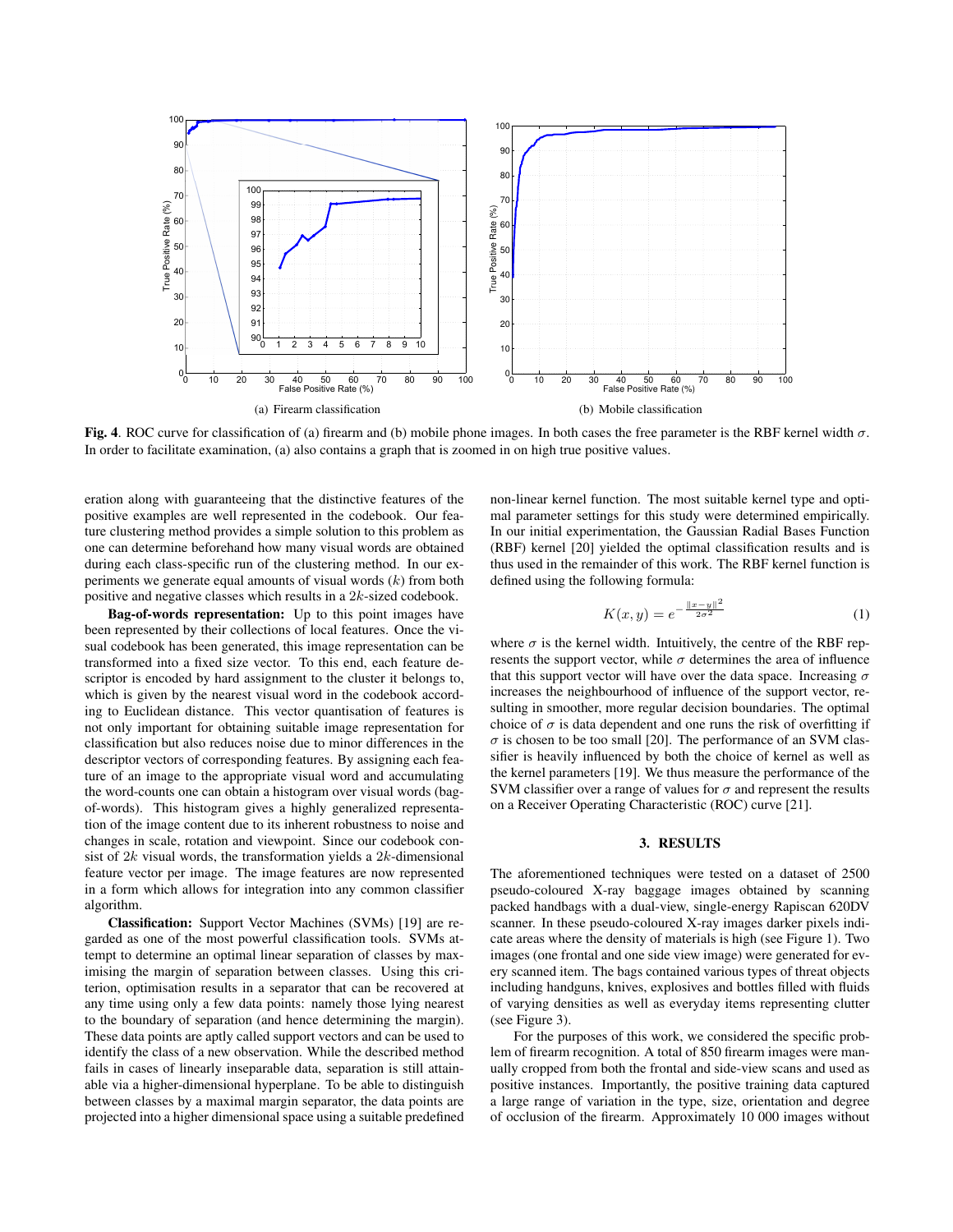|                                       | This study                                         | Bastan et al. [6]                                         |
|---------------------------------------|----------------------------------------------------|-----------------------------------------------------------|
|                                       |                                                    |                                                           |
| <b>Pre-processing</b>                 | foreground segmentation                            | foreground segmentation                                   |
| Interest point detection              | <b>SURF</b>                                        | $DoG + Harris$                                            |
| <b>Descriptor</b>                     | <b>SURF</b>                                        | <b>SIFT</b>                                               |
| <b>Codebook generation</b>            | class-specific online $k$ -means clustering        | traditional $k$ -means                                    |
| Size of codebook (number of clusters) | 1200                                               | 200                                                       |
| Vector quantisation                   | Hard assignment                                    | Soft assignment                                           |
| <b>Classifier</b>                     | <b>SVM</b>                                         | <b>SVM</b>                                                |
| Kernel                                | <b>Gaussian RBF</b>                                | Histogram intersection                                    |
| <b>Experimentation</b>                | 3-fold cross validation                            | Separate training and test sets                           |
| <b>Scanner</b>                        | Dual-view, single energy X-ray (2 images per item) | Quad-view dual-energy X-ray (12 images per item)          |
| Data                                  | 850 pos; 10000 neg                                 | 208 training (52 pos; 156 neg) 764 test (40 pos; 724 neg) |
|                                       |                                                    |                                                           |

Table 2. Comparison of proposed approach and method of Bastan *et al.* [6]

firearms were automatically generated from randomly cropped regions of baggage images (with some added hand-cropped regions) and used as negative examples. Figure 3 shows several instances of positive and negative training data. To avoid overfitting the data, these images were used in a 3-fold cross validation framework. We ensured that different X-ray images of the same packed baggage were not included in both training and testing sets.

The SURF method was applied for feature detection and description, Figure 2 shows two example images where rotation and scale invariant SURF features have been detected on two thresholded images. Online k-means clustering of features with  $k = 600$  was performed separately on the firearm and background images, generating two class-specific sets of visual words containing 600 words each, which gives a total of 1200 visual words in the codebook.

Performance evaluation was performed using the standard Receiver Operating Characteristic (ROC) curve [21] which plots the True Positive Rate (TPR) as a function of the False Positive Rate (FPR) as the free parameter (RBF kernel width  $\sigma$ ) is varied. The ROC curve in Figure 4(a) shows the results of the 3-fold cross validation testing. The optimal operating point yielded a correct detection rate of 99.07% at a false positive rate of 4.31%. In our threat item detection application high true positive rates are favoured, therefore when reporting an optimal operating point we select a value from the ROC curve which favours a high TPR. The excellent results of the classifier indicate that the distinctive image features have been generalised successfully by the clustering algorithm and the SVM classifier established a good separation of classes.

We also show preliminary results for the detection of mobile phones using the same method outlined for firearms. A smaller dataset of 350 mobile images and 1700 background images were used in a 3-fold cross-validation. Mobile phones are tiny in size compared to firearms and therefore tend to contain less features. Also, their colour is prevalent among objects in the background clutter causing thresholding to be less effective in background removal. Despite these difficulties we still obtained very good results for mobile phone detection and show the ROC curve in Figure 4(b), obtained again by altering the RBF kernel width  $\sigma$ .

# 4. DISCUSSION AND RELATED WORK

The most similar method to our own within previously published literature on threat item detection in airport baggage is Bastan *et al.*'s system [6]. While the performance analysis tools differ, the aforementioned result (TPR =  $99.07\%$ ) is a significant improvement on the optimal results (TPR =  $70\%$ ) presented in their work. While both studies employ a BoW approach using an SVM classifier, the two approaches differ in their particulars (see Table 2). The first significant differences occur in the feature detection (SURF vs. a combination of DoG and Harris) and description (SURF vs. SIFT) techniques and the choice of the SVM kernel (RBF vs. intersection). While it is accepted that variations in these components may have a significant impact on the overall performance, Bastan *et al.* [6] indicate that their choice of components is based on prior experimentation, which ultimately ruled out SURF descriptors and the RBF kernel. It is therefore unlikely that our improved classification results stem from our choice of feature representation and/or SVM kernel.

We thus believe that the core of our improved classification results lies in our novel codebook priming technique achieved by classspecific clustering. By enforcing the separation of classes in the bagof-words representation scheme, the classification process is dramatically simplified. This priming, coupled with the use of a larger codebook (1200 visual words vs. 200 visual words), ultimately leads to superior results. In general larger codebooks yield better classification results [8, 17].

The final significant difference is data-related. Although the images used by Bastan *et al.* [6] (quad-view, dual-energy X-rays) should theoretically provide more useful information than the images used in our work (dual-view, single-energy X-rays), we use a much larger data set (∼11,000 images vs. <sup>∼</sup>1000 images). Our results are also possibly more reliable than the result published by Bastan *et al.* [6] as we employ 3-fold cross-validation as opposed to using a training and a test set. The importance of the k-fold crossvalidation approach in performance evaluation is widely known [22]. We believe that the diversity and richness of our data, as well as more efficient use of this data has further contributed to our superior results.

While Bastan *et al.* [6] claim that their initial experimentation indicated inferior performance for SURF features and an RBF kernel SVM classifier, we have shown that even superior results can be obtained using these components in a similar classification framework by making more efficient use of the available data and priming the BoW representation in order to simplify classification. We also presented good classification results on mobile phones. We expect that using X-ray imagery capable of capturing more images per item from different viewpoints, as used by Bastan *et al.* [6], will further improve our results. Our experiments indicate that local featurebased classification techniques are powerful tools for the recognition of firearms and other objects in X-ray images.

Computational costs: Given that our ultimate aim is to in-